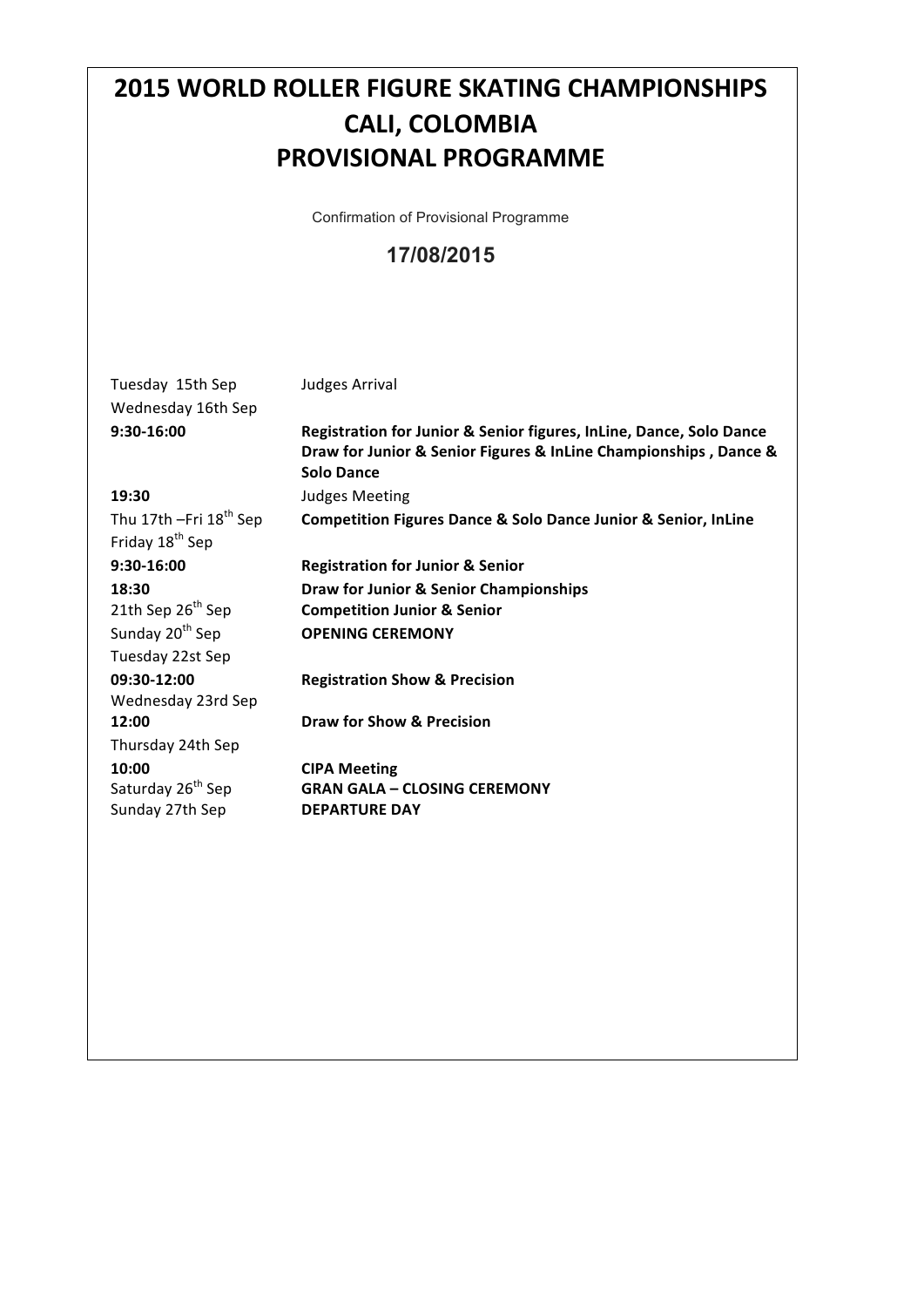## **JUNIOR-SENIOR WORLD ROLLER SKATING CHAMPIONSHIPS CALI – COLOMBIA SCHEDULE OF EVENTS**

### **WEDNESDAY 16 SEPTEMBER**

| 14,00 | Doors Open                                                     |
|-------|----------------------------------------------------------------|
| 14,15 | Training Junior Ladies Figures (22)                            |
| 15,15 | Training Junior Men Figures (10)                               |
| 16,15 | Training Senior Ladies Figures (23)                            |
| 17,15 | Training Senior Men Figures (10)                               |
| 18,15 | Cleaning                                                       |
| 18,30 | Training InLine Ladies Short (1 group) by order of skating (4) |
| 19,30 | Training InLine Men Short (1 group) by order of skating (7)    |
| 20,30 | End                                                            |

| 7,00  | Doors Open                                                                               |
|-------|------------------------------------------------------------------------------------------|
| 7,15  | Training Junior Ladies Figures (22)                                                      |
| 8,45  | Training Junior Men Figures (10)                                                         |
| 9,45  | Training InLine Ladies Short (1 group) by order of skating (4)                           |
| 10,15 | Training InLine Men Short (1 group) by order of skating (7)                              |
| 10,45 | Cleaning                                                                                 |
| 11,00 | <b>COMPETITION JUNIOR LADIES FIGURES 1-2</b>                                             |
|       | <b>COMPETITION JUNIOR MENS FIGURES 1-2-3-4</b>                                           |
| 14,00 | Training Junior Solo Dance Ladies Compulsory (4 groups) by order of skating (24) 6-6-6-6 |
| 15,20 | Training Junior Solo Dance Men Compulsory (2 groups) by order of skating (10) 5-5        |
| 16,00 | <b>COMPETITION LADIES INLINE SHORT PROGRAMME</b>                                         |
| 16,20 | <b>COMPETITION MEN INLINE SHORT PROGRAMME</b>                                            |
| 17,00 | Cleaning                                                                                 |
| 17,15 | <b>COMPETITION JUNIOR LADIES FIGURES 3-4</b>                                             |
| 20,00 | Training Senior Solo Dance Ladies Compulsory (4 groups) by order of skating (19) 5-5-5-4 |
| 21,20 | Training Senior Solo Dance Men Compulsory (2 groups) by order of skating (11) 6-5        |
| 22,00 | End                                                                                      |

| <b>FRIDAY 18 SEPTEMBER</b> |                                                               |
|----------------------------|---------------------------------------------------------------|
| 7,00                       | Doors Open                                                    |
| 7,15                       | Training Senior Ladies Figures (23)                           |
| 8,45                       | Training Senior Men Figures (10)                              |
| 9,45                       | Training InLine Ladies Long (1 group) by order of skating (4) |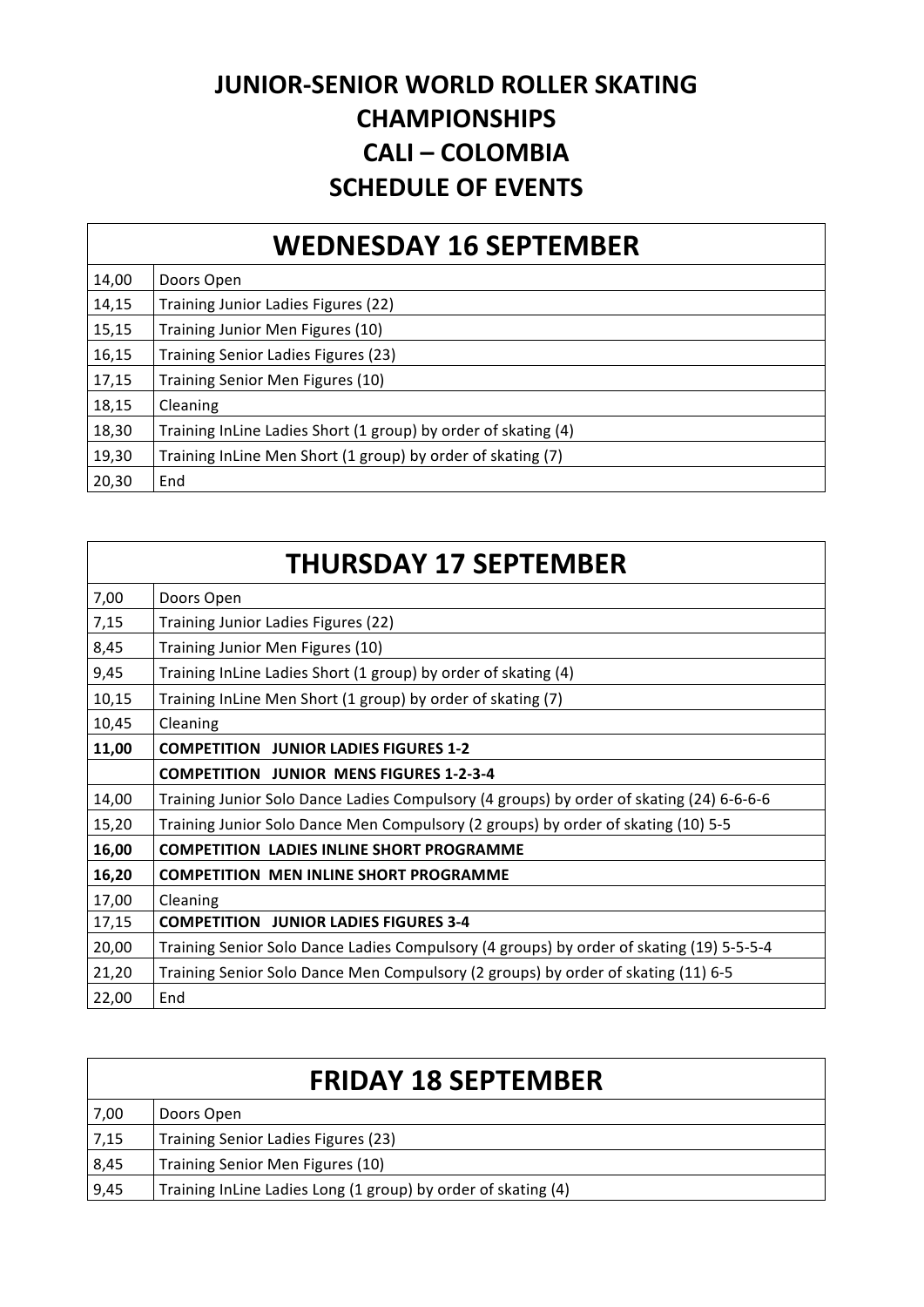| 10,15 | Training InLine Men Long (1 group) by order of skating (6)                      |
|-------|---------------------------------------------------------------------------------|
| 11,00 | Cleaning                                                                        |
| 11,15 | <b>COMPETITION SENIOR LADIES FIGURES 1-2</b>                                    |
|       | <b>COMPETITION SENIOR MEN FIGURES 1-2-3-4</b>                                   |
| 14,15 | Cleaning                                                                        |
| 15,30 | <b>COMPETITION LADIES INLINE LONG PROGRAMME</b>                                 |
| 16,10 | <b>COMPETITION MEN INLINE LONG PORGRAMME</b>                                    |
| 16,45 | Cleaning                                                                        |
| 17,00 | <b>COMPETITION SENIOR LADIES FIGURES 3-4</b>                                    |
| 20,00 | <b>AWARDS FIGURES &amp; INLINE</b>                                              |
| 20,15 | Training Junior Couple Dance Compulsory (1 Groups) by order of skating (5) 5    |
| 20,45 | Training Senior Couple Dance Compulsory (3 Groups) by order of skating (11) 6-5 |
| 21,45 | End                                                                             |

| <b>SATURDAY 19 SEPTEMBER</b> |                                                                             |
|------------------------------|-----------------------------------------------------------------------------|
| 7,30                         | Doors Open                                                                  |
| 7,45                         | Training Junior Solo Dance Ladies Compulsory (4 groups) by order of skating |
| 9,05                         | Training Junior Solo Dance Men Compulsory (2 groups) by order of skating    |
| 9,45                         | Training Senior Solo Dance Ladies Compulsory (4 groups) by order of skating |
| 11,05                        | Training Senior Solo Dance Men Compulsory (2 groups) by order of skating    |
| 11,45                        | Training Junior Couple Dance Compulsory (1 Group) by order of skating       |
| 12,05                        | Training Senior Couple Dance compulsory (2 Groups) by order of skating      |
| 12,45                        | Cleaning                                                                    |
| 13,30                        | <b>COMPETITION JUNIOR SOLO DANCE LADIES Compulsory</b>                      |
| 16,00                        | <b>COMPETITION JUNIOR SOLO DANCE MEN Compulsory</b>                         |
| 17,15                        | <b>COMPETITION SENIOR SOLO DANCE LADIES Compulsory</b>                      |
| 19,30                        | <b>COMPETITION SENIOR SOLO DANCE MEN Compulsory</b>                         |
| 20,45                        | <b>COMPETITION JUNIOR COUPLE DANCE Compulsory</b>                           |
| 21,45                        | <b>COMPETITION SENIOR COUPLE DANCE Compulsory</b>                           |
| 22,45                        | End                                                                         |

| <b>SUNDAY 20 SEPTEMBER</b> |                                                                                   |
|----------------------------|-----------------------------------------------------------------------------------|
| 7,00                       | Doors Open                                                                        |
| 7,15                       | Training Junior Ladies Free skating (5 Groups) by order of skating (29) 6-6-6-6-5 |
| 9,45                       | Training Junior Men Free skating (4 Groups) by order of skating (20) 5-5-5-5      |
| 11,45                      | Training Senior Ladies Free skating (5 Groups) by order of skating (29) 6-6-6-6-5 |
| 14,15                      | Training Senior Men Free skating (3 groups) by order of skating (15) 5-5-5        |
| 15,45                      | Training Junior Couples OD (1 Groups) by order of skating (5) 5                   |
| 16,10                      | Training Senior Couples OD (2 Groups) by order of skating (11) 6-5                |
| 17,00                      | Training Junior Couples Free Dance (1 Group) by order of skating 5                |
| 17,30                      | Training Senior Couples Free Dance (2 Groups) by order of skating 6-5             |
| 18,20                      | Cleaning                                                                          |
| 18,45                      | <b>OPENING CEREMONY</b>                                                           |
| 20,15                      | Training Junior Pairs (1 Group) by order of skating (4) 4                         |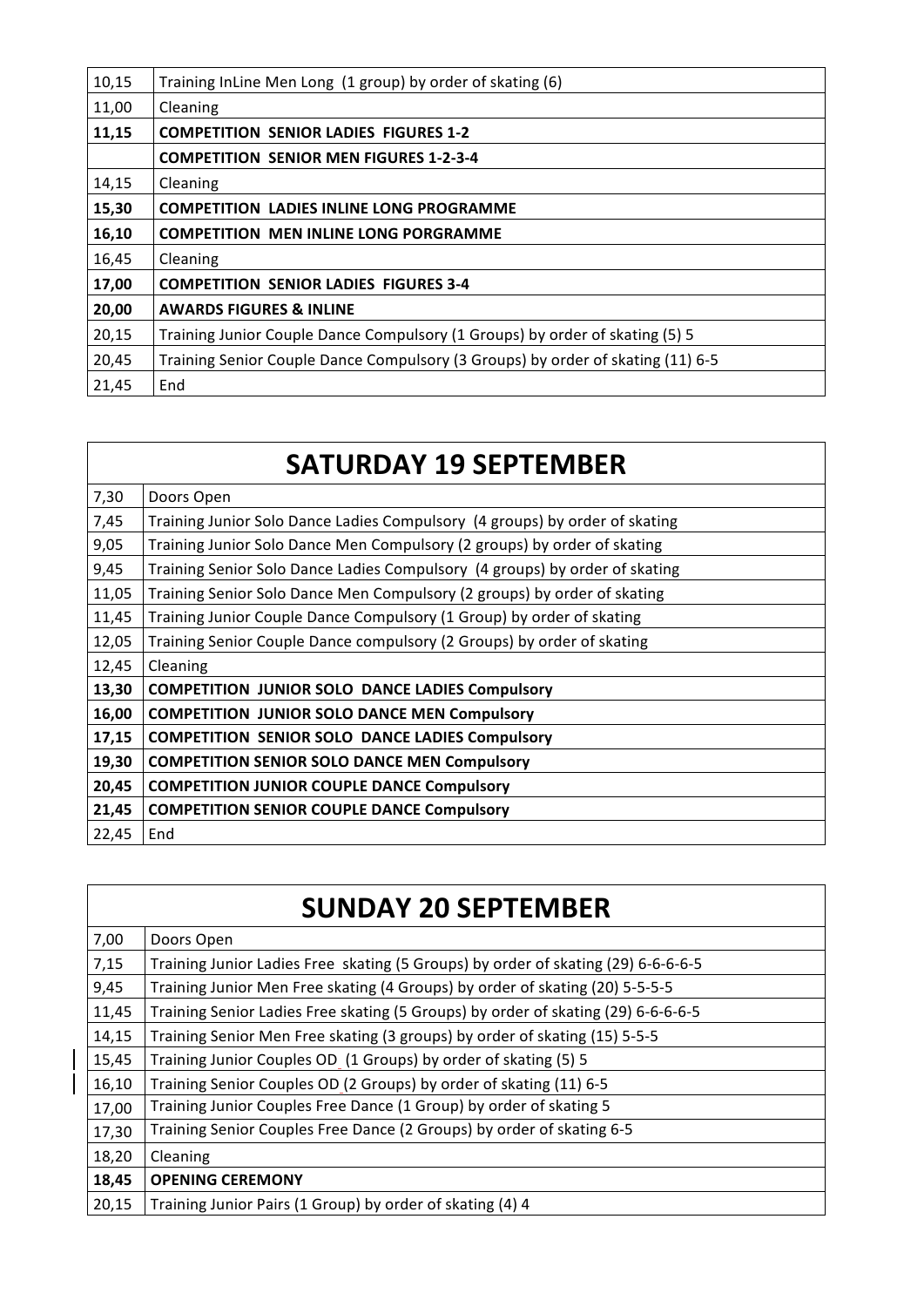| 20,40 | Training Senior Pairs (2 Groups) by order of skating (6) 3-2                  |
|-------|-------------------------------------------------------------------------------|
| 21,30 | Training Junior Solo Ladies Free Dance (4 groups) by order of skating 6-6-6-6 |
|       | 23,15 Training Junior Solo Men Free Dance (2 groups) by order of skating 5-5  |
| 00,00 | End                                                                           |

Free and Pairs skaters can skate short or long programmes

|       | <b>MONDAY 21 SEPTEMBER</b>                                                      |
|-------|---------------------------------------------------------------------------------|
| 7,00  | Doors Open                                                                      |
| 7,15  | Training Junior Ladies short programme (5 groups) by order of skating 6-6-6-6-5 |
| 9,30  | Training Junior Men short programme (4 groups) by order of skating 5-5-5-5      |
| 11,15 | Training Junior Solo Ladies Free Dance (4 groups) by order of skating 6-6-6-6   |
| 12,55 | Training Junior Solo Men Free Dance (2 groups) by order of skating 5-5          |
| 13,35 | Training Senior Solo Ladies Free Dance (3 groups) by order of skating 5-5-5-4   |
| 15,00 | Training Senior Solo Men Free Dance (2 groups) by order of skating 6-5          |
| 15,50 | Cleaning                                                                        |
| 16,00 | <b>COMPETITION JUNIOR LADIES SHORT PROGRAMME</b>                                |
| 18,15 | <b>COMPETITION JUNIOR MEN SHORT PROGRAMME</b>                                   |
| 20,00 | <b>COMPETITION JUNIOR SOLO LADIES FREE DANCE</b>                                |
| 21,45 | <b>COMPETITION JUNIOR SOLO MEN FREE DANCE</b>                                   |
| 22,45 | <b>COMPETITION JUNIOR COUPLE DANCE OD</b>                                       |
| 23,45 | Training Senior Couple Dance OD (2 Groups)                                      |
| 00,30 | End                                                                             |

| <b>TUESDAY 22 SEPTEMBER</b> |                                                                                 |
|-----------------------------|---------------------------------------------------------------------------------|
| 7,00                        | Doors open                                                                      |
| 7,15                        | Training Senior Ladies short programme (5 groups) by order of skating 6-6-6-6-5 |
| 9,30                        | Training Senior Men short programme (3 groups) by order of skating 5-5-5        |
| 11,00                       | Training Senior Solo Free Dance Ladies (4 groups) by order of skating 5-5-5-4   |
| 12,35                       | Training Senior Solo Free Dance Men (2 groups) by order of skating 6-5          |
| 13,15                       | Cleaning                                                                        |
| 13,45                       | <b>COMPETITION SENIOR LADIES SHORT PROGRAMME</b>                                |
| 16,00                       | <b>COMPETITION SENIOR MEN SHORT PROGRAMME</b>                                   |
| 17,45                       | <b>COMPETITION SENIOR COUPLE OD</b>                                             |
| 18,30                       | <b>COMPETITION SENIOR SOLO FREE DANCE LADIES</b>                                |
| 20,45                       | <b>COMPETITION SENIOR SOLO FREE DANCE MEN</b>                                   |
| 22,30                       | <b>AWARDS SOLO DANCE LADIES &amp; MEN</b>                                       |
| 22,45                       | End                                                                             |

| <b>WEDNSDAY 23 SEPTEMBER</b> |                                                                                                 |
|------------------------------|-------------------------------------------------------------------------------------------------|
| 7,00                         | Doors Open                                                                                      |
| 7,15                         | Training Junior Ladies long programme excl. final groups (4 groups) by order of skating 5-5-5-4 |
| 9,30                         | Training Junior Men long programme excl. final groups (2 groups) by order of skating 5-5        |
| 10,30                        | Training Senior Ladies long programme excl. final groups (4 groups) by order of skating 5-5-5-4 |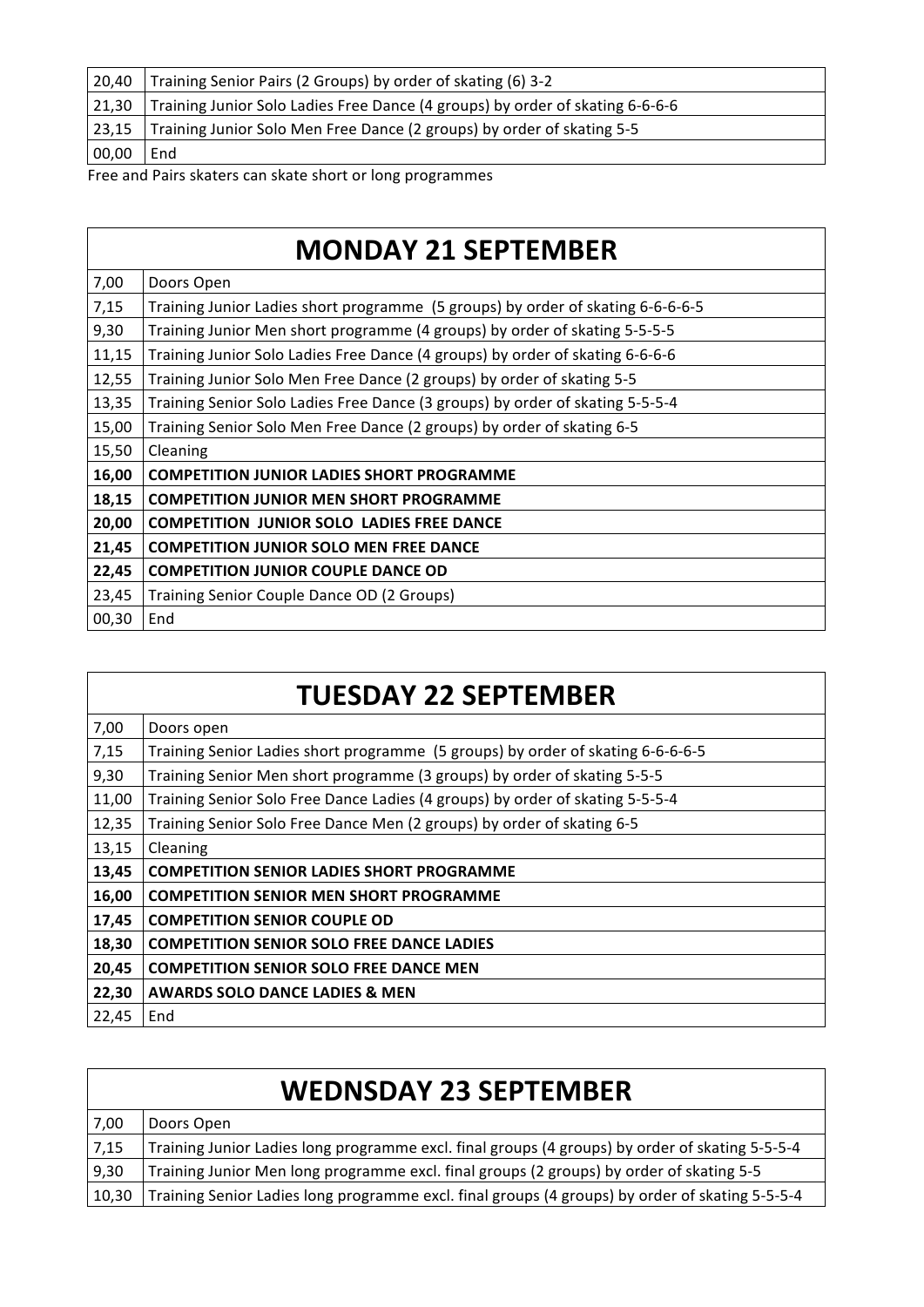| 12,30 | Training Senior Men long programme excl. final groups (2 groups) by order of skating |
|-------|--------------------------------------------------------------------------------------|
| 13,30 | Training Junior Couples Free Dance (1 Group) 5                                       |
| 14,15 | Training Junior Pairs Short Programme (1 group) 4                                    |
| 14,35 | Training Senior Pairs Short Programme (2 groups) 3-2                                 |
| 15,15 | <b>COMPETITION JUNIOR LADIES LONG PROGRAMME excluding final groups</b>               |
| 18,00 | <b>COMPETITION JUNIOR MEN LONG PROGRAMME excluding final groups</b>                  |
| 19,00 | <b>COMPETITION SENIOR LADIES LONG PROGRAMME excluding final groups</b>               |
| 21,30 | <b>COMPETITION SENIOR MEN LONG PROGRAMME excluding final groups</b>                  |
| 22,45 | <b>COMPETITION JUNIOR PAIRS SHORT PROGRAMME</b>                                      |
| 23,15 | <b>COMPETITION SENIOR PAIRS SHORT PROGRAMME</b>                                      |
| 00,00 | <b>End</b>                                                                           |

# **THURSDAY 24 SEPTEMBER**

| 7,00                                        | Doors Open                                                     |
|---------------------------------------------|----------------------------------------------------------------|
| 7,15                                        | Training Senior Ladies long Programme Final Group (10 skaters) |
| 8,15                                        | Training Senior Men long Programme Final Group (10 skaters)    |
| 9,15                                        | Training Junior Ladies Long Programme Final Group (10 skaters) |
| 10,15                                       | Training Junior Men Long Programme Final Group (10 skaters)    |
| 11,15                                       | Training Junior Pairs long programme (1 groups) 4              |
| 11,40                                       | Training Senior Pairs long programme (2 Groups) 3-2            |
| 12,20                                       | Training Precision (8)                                         |
| 15,00                                       | Training Senior Couple Free Dance (2 Groups)                   |
| 16,00                                       | Cleaning                                                       |
| 16,30                                       | <b>COMPETITION JUNIOR LADIES LONG PROGRAMME FINAL GROUPS</b>   |
| 17,30                                       | <b>COMPETITION JUNIOR MEN LONG PROGRAMME FINAL GROUPS</b>      |
| 18,30                                       | Cleaning                                                       |
| 19,45                                       | <b>COMPETITION JUNIOR PAIRS LONG PROGRAMME</b>                 |
| 20,00                                       | <b>COMPETITION SENIOR PAIRS LONG PROGRAMME</b>                 |
| 21,00                                       | Cleaning                                                       |
| 21,30                                       | <b>COMPETITION PRECISION</b>                                   |
| 22,45                                       | <b>AWARDS JUNIOR LADIES, MEN, DANCE &amp; PRECISION</b>        |
| Precision Training will be 20 min each team |                                                                |

| <b>FRIDAY 25 SEPTEMBER</b> |                                                                |  |
|----------------------------|----------------------------------------------------------------|--|
| 8,00                       | Doors Open                                                     |  |
| 8,15                       | Training Senior Ladies Long Programme Final Group (10 skaters) |  |
| 9,15                       | Training Senior Men's Long Programme Final Group (10 skaters)  |  |
| 10,15                      | <b>Training Quartets (18)</b>                                  |  |
| 13,15                      | Training Junior Couple Free Dance (1 Group)                    |  |
| 13,35                      | Training Senior Couple Free Dance (2 Groups)                   |  |
| 14,20                      | Cleaning                                                       |  |
| 14,45                      | <b>COMPETITION SENIOR LADIES LONG PROGRAMME FINAL GROUPS</b>   |  |
| 16,00                      | <b>COMPETITION SENIOR MEN LONG PROGRAMME FINAL GROUPS</b>      |  |
| 17,15                      | <b>COMPETITION QUARTETS</b>                                    |  |